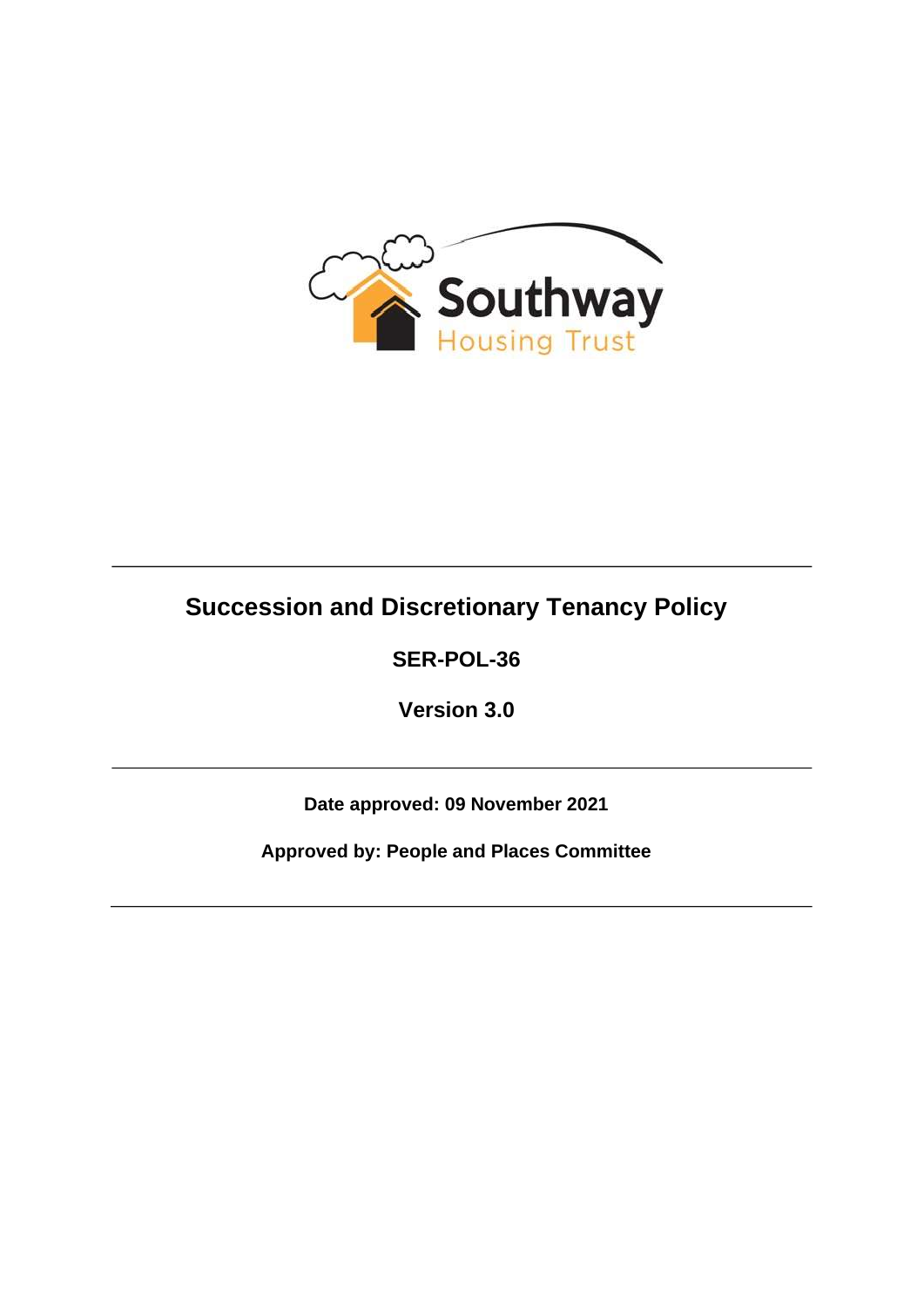# **1. Introduction and Aims**

1.1 This Policy outlines Southway Housing Trust's (the Trust's) approach to succession and discretionary tenancies.

| <b>Tenancy</b><br><b>Agreement</b>                                                      | <b>Relevant Tenants</b>                                                                                                        | <b>Statutory</b><br><b>Succession</b><br><b>Right</b> | <b>Contractual</b><br><b>Succession</b><br><b>Right</b> | <b>Discretionary</b><br><b>Tenancy</b> |
|-----------------------------------------------------------------------------------------|--------------------------------------------------------------------------------------------------------------------------------|-------------------------------------------------------|---------------------------------------------------------|----------------------------------------|
| Assured<br>Tenancy<br>(Protected<br>Rights) and<br>Assured<br><b>Tenancies</b>          | Tenants transferring to<br>the Trust in November<br>2007 and any new<br>tenants between<br>December 2007 and<br>December 2016. | Yes                                                   | Yes                                                     | Yes                                    |
| V <sub>17</sub> and<br>V21 Assured<br>and Assured<br><b>Starter</b><br><b>Tenancies</b> | Tenants new to the<br><b>Trust from January</b><br>2017 onwards.                                                               | <b>Yes</b>                                            | <b>No</b>                                               | Yes                                    |

1.2 It relates to the following Tenancy Agreements:

- 1.3 Succession is the right of an individual to take over the tenancy of a deceased tenant where certain criteria is met. There can only be one succession at a tenancy; therefore if the deceased tenant succeeded, or was assigned the tenancy, a further succession cannot take place in law.
- 1.4 Succession rights meet the requirements of an assured tenancy set by legislation. The extent of the rights of succession depend on the type of Tenancy Agreement the deceased tenant had entered into. 1.5 The aim of this policy is to provide clear guidance on the different types of succession that can be granted and to provide a framework and criteria for circumstances where we may offer a discretionary tenancy to a failed successor.
- 1.5 The Trust will ensure that all succession claims are dealt with in a fair, honest, consistent and timely manner having full regard to the difficult circumstances that the potential successor finds themselves in.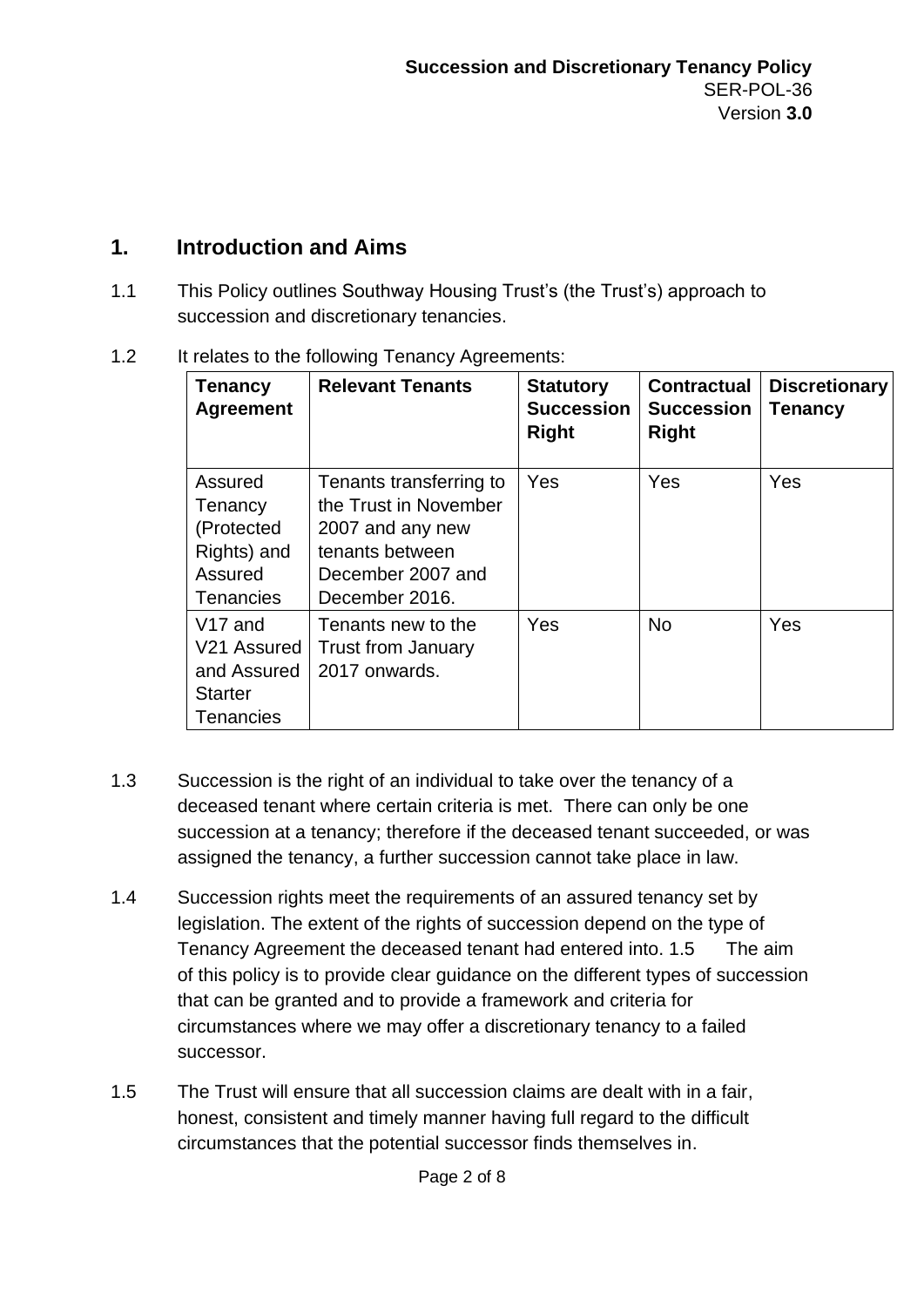# **2. Types of Succession**

### **Statutory Succession**

- 2.1 Statutory succession is a right in all Southway tenancy agreements.
- 2.2 There are two types of statutory succession:
	- Succession by a joint tenant following the death of the other joint tenant;
	- Succession by the husband, wife, civil partner or partner of a deceased tenant
- 2.3 When a joint tenant has passed away, succession will be granted once proof of the joint tenant's death is provided.
- 2.4 When a request is made to succeed by a husband, wife, civil partner or partner, statutory succession can only occur if the deceased tenant has not already been classed as a successor.
- 2.5 The potential successor must provide proof of the tenant's death; of their relationship with the deceased tenant; and that they lived at the property at the time of the deceased tenant's death as their only or principal home.
- 2.6 If the deceased tenant was a successor and/or the husband, wife, civil partner or partner, has no right to succeed to the tenancy, then a decision will be made as to whether to offer a tenancy using the discretionary criteria at section 2.15-20).
- 2.7 With Statutory Succession, the tenancy continues in the name of the successor and they are able to stay in their existing home regardless of its size or their household size.

### **Contractual Succession**

- 2.8 There are two types of contractual succession: a "contractual succession" right and a "special succession" right. These only apply to the Trust's Assured and Assured with protected rights tenancy agreements (pre 2017).
- 2.9 Succession can only occur if the deceased tenant has not already succeeded to the tenancy and if the potential successor is a family member.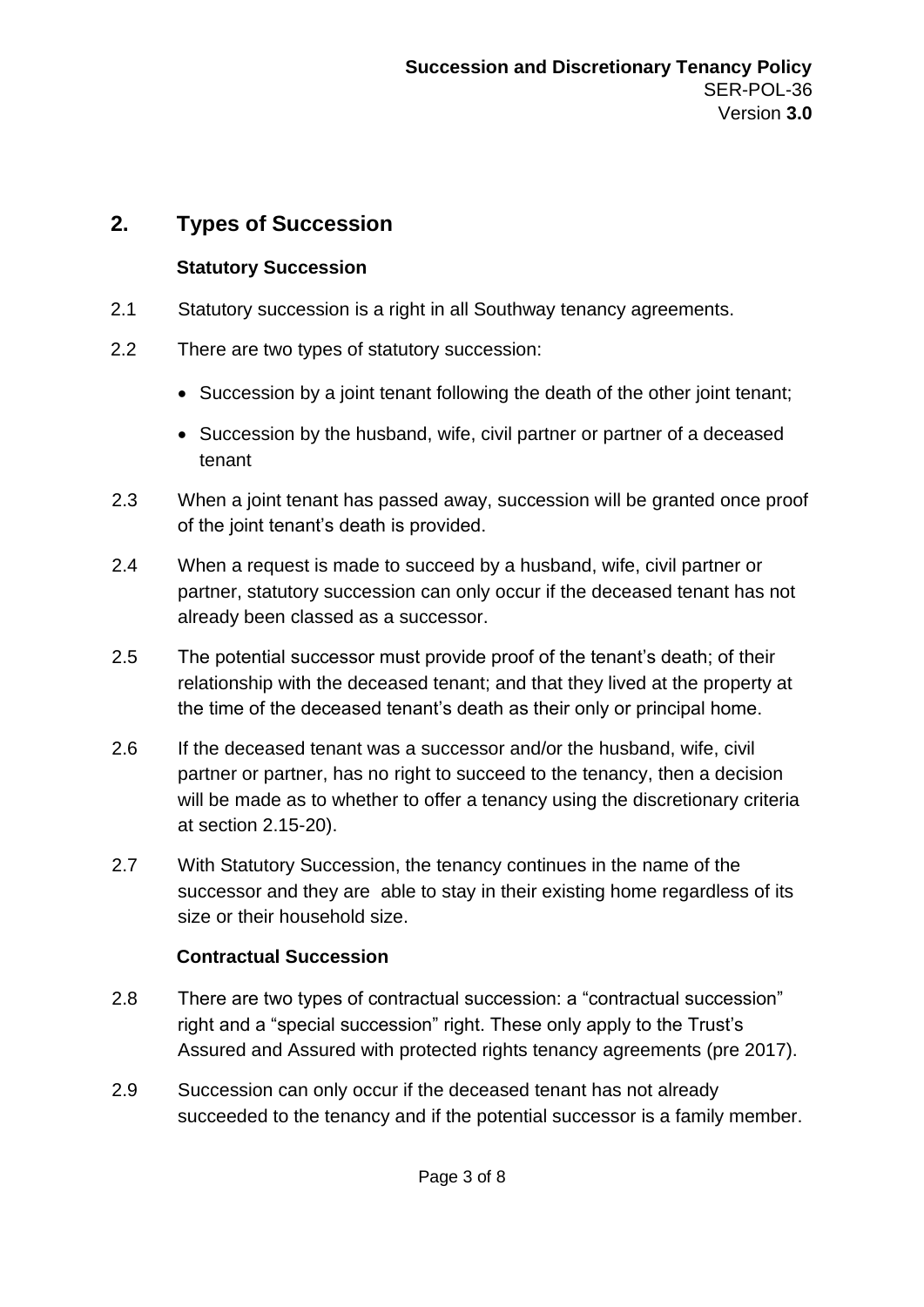In a situation where more than one family member applies to succeed, the Trust, working with the family will decide which claim to consider for a potential succession.

- 2.10 To apply for Contractual Succession the family member must request to succeed, in writing, within 6 months of the date of the tenant's death. They must provide proof of death, proof that they are a family member of the deceased tenant, and proof that they lived at the property at the time of the tenant's death and for the 6 months preceding the tenants' death.
- 2.11 The family member must also:

Satisfy the Trust that they have the right to have the tenancy vested in them under the deceased tenant's will or intestacy;

OR

Apply for the grant of probate and/or letters of administration and/or seek to have the tenancy vested in them under the deceased tenants will or intestacy within 6 months of their death.

2.12 If the criteria is met, then the family member will be granted a succession to the tenancy of the deceased tenant at the property at which the deceased tenant lived regardless of its size and household composition.

If a family member is unable to meet the above criteria, then they may still be able succeed the tenancy under the Special Succession Right below.

#### Special Succession Right

- 2.12 To apply for a Special Succession the family member must make a formal request to succeed in writing to the Trust. They must provide proof of death, that they are a family member of the deceased tenant, and that they lived at the property at the time of the tenant's death and for the 6 months before they died.
- 2.13 If the deceased tenant was a successor and/or the family member does not meet the above criteria then they will be dealt with as a failed successor. In this circumstance, the Trust may wish to provide a Discretionary Tenancy (see section 2.15-20).
- Page 4 of 8 2.14 If the criteria are met, then the Trust will enter into a new tenancy with the successor. This will be at the existing property or at another property, that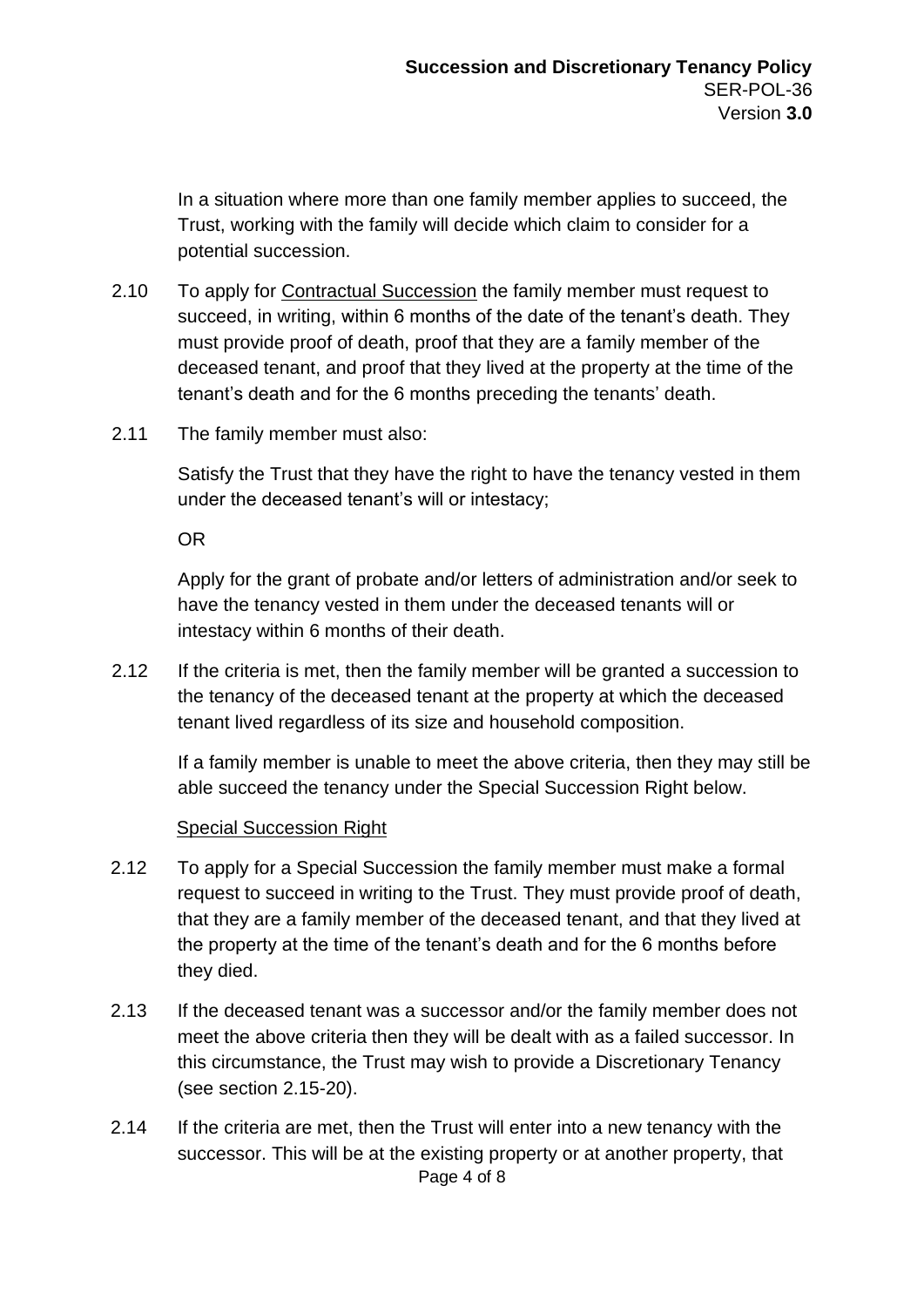the Trust believes is more suitable for the household. The type of tenancy granted will be a V17 Assured Shorthold (Starter) Tenancy.

#### Discretionary Tenancy

- 2.15 For tenants who entered into a tenancy agreement after 2017 (V17 tenancy agreement) there is no provision for family members to succeed upon the death of a tenant other than through statutory succession.
- 2.16 However, a tenancy may be offered as a Discretionary Tenancy.
- 2.17 A Discretionary Tenancy will only be considered following the death of a sole tenant who was not a successor themselves, and will be considered for family members and carers of the deceased tenant.
- 2.18 In a situation where more than one family member wishes to be considered for a Discretionary Tenancy, the Trust will decide which claim to consider.
- 2.19 To apply to succeed the family member or carer is required to make an application in writing within 3 months of the tenant's death. They must provide proof of death, that they are a family member of the deceased tenant, or their long-term carer, and that they lived at the property at the time of death and for the 12 months before.
- 2.20 A Discretionary Tenancy will not usually be offered if:
	- Any member of the household has an outstanding debt to the Trust;
	- A member of the household is currently on the Manchester City Council Rehousing Review List.

#### Allocating Properties for Special and Discretionary Succession

- 2.21 In the case of both Special and Discretionary succession the person succeeding does not have a legal right to remain at the existing property.
- 2.22 The Trust will usually seek to offer alternative accommodation if:
	- The property has features that have been adapted or designed for a disabled person that the successor does not need;
	- The successor and their household will be under occupying the property by one or more bedrooms (only household members living at the premises at the time of the tenant's death will be taken into account);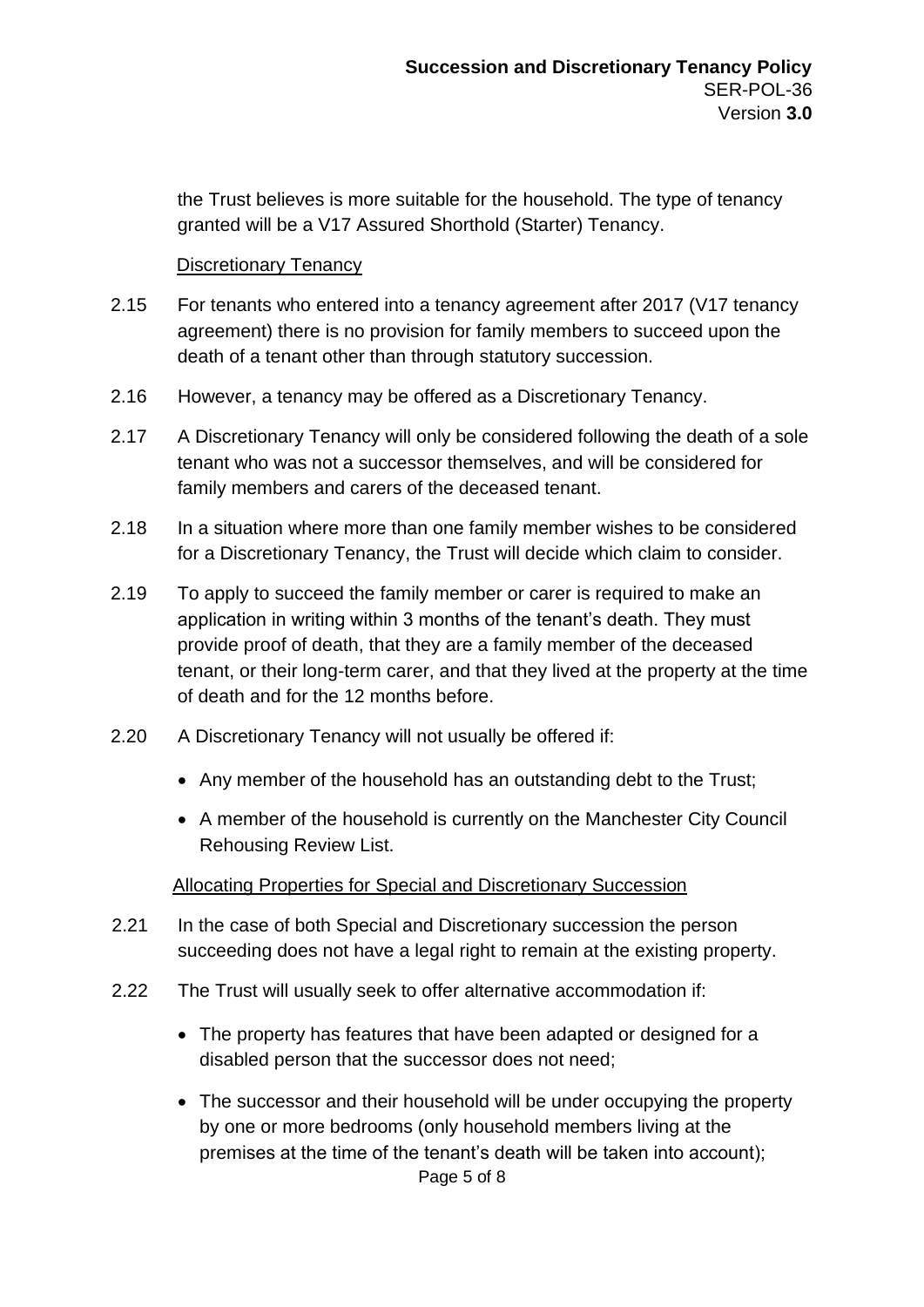- The property is age restricted and the successor and /or their household members do not meet this age restriction;
- The successor is unable to afford to pay the rent or any shortfall in rent caused by an under occupation charge or other reduction in housing benefit;
- It is not in the Trust's best interests to allow the successor to remain in the existing property.
- 2.23 This is not an exhaustive list and it is at the discretion of the Trust, acting reasonably, to decide if the property is suitable for the successor.
- 2.24 In addition, in determining if the family member who is succeeding under the Special or Discretionary Succession clause can stay in the property the following matters may be taken into account by the Trust:
	- If the successor and/or a household member has some specific need or vulnerability and it is determined by the Trust that moving to another property would be severely detrimental to their wellbeing;
	- The length of time the successor and or a household member have lived at the property prior to the death of the tenant;
	- The age of the potential successor and household members.
- 2.25 The decision of whether to award a discretionary tenancy will be made by a Strategic Director or the Chief Executive.
- 2.26 If it is decided that a move to another more appropriate property is required, two offers of alternative accommodation will be provided within the first nine months of the death of the main tenant. If these are refused then the Trust will take appropriate legal action to regain possession of the property.

# **3. Monitoring and Evaluation**

- 3.1 The Head of Customer Operations is responsible for the implementation of the Policy and will carry out regular checks of compliance.
- 3.2 The Policy is supported by a detailed procedural guide and regular training will take place to ensure that staff are both aware of and comply with the Policy.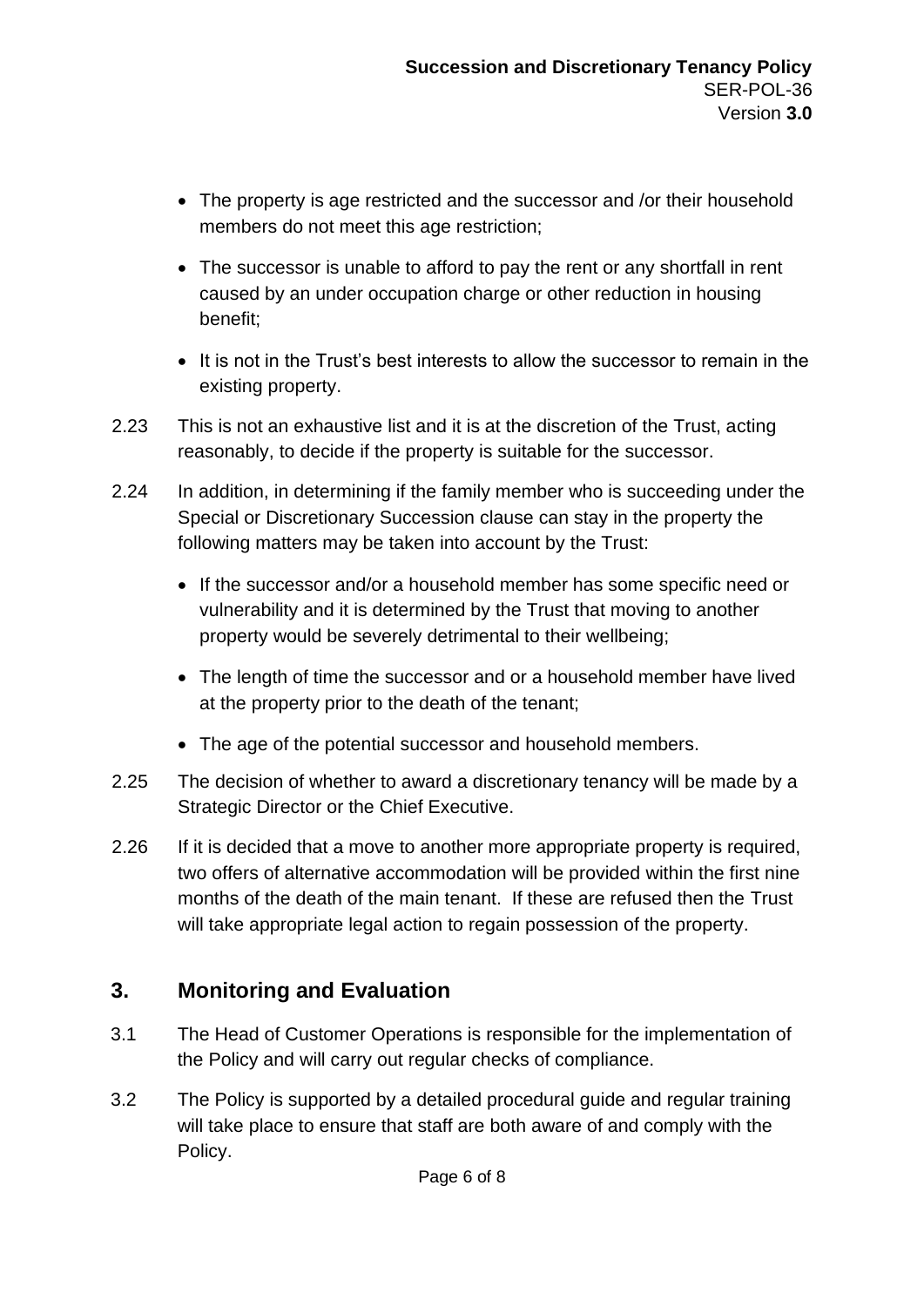3.3 Information regarding the number of successions that occur each year will be included in the annual Allocations and Lettings Report presented to People and Places Committee.

### **4. Equality and Diversity**

4.1 An Equality Impact Assessment has been completed to ensure that all appropriate actions are put in place to support tenants who have protected characteristics.

### **5. Related Policy Documents**

- Succession Procedure
- Allocation Scheme
- Assignment Policy and Procedure
- Mutual Exchange Policy and Procedure
- **Tenancy Policy**

### **6. Policy Review**

6.1 The policy will be reviewed at least every three years; earlier if legislation, policy or other issues require it.

### **POLICY REVIEW HISTORY**

*To be completed during each review* 

### **Previous versions**

(version number – approved by – approval date – title if different)

1.0 Succession and Discretionary Tenancy Policy - 22 November 2016

- 2.0 November 2019
- 3.0 September 2021

Summary of main changes:

Minor language amendments

Addition of two reasonable offers of alternative accommodation in circumstances of discretionary and special succession where the family member is asked to move.